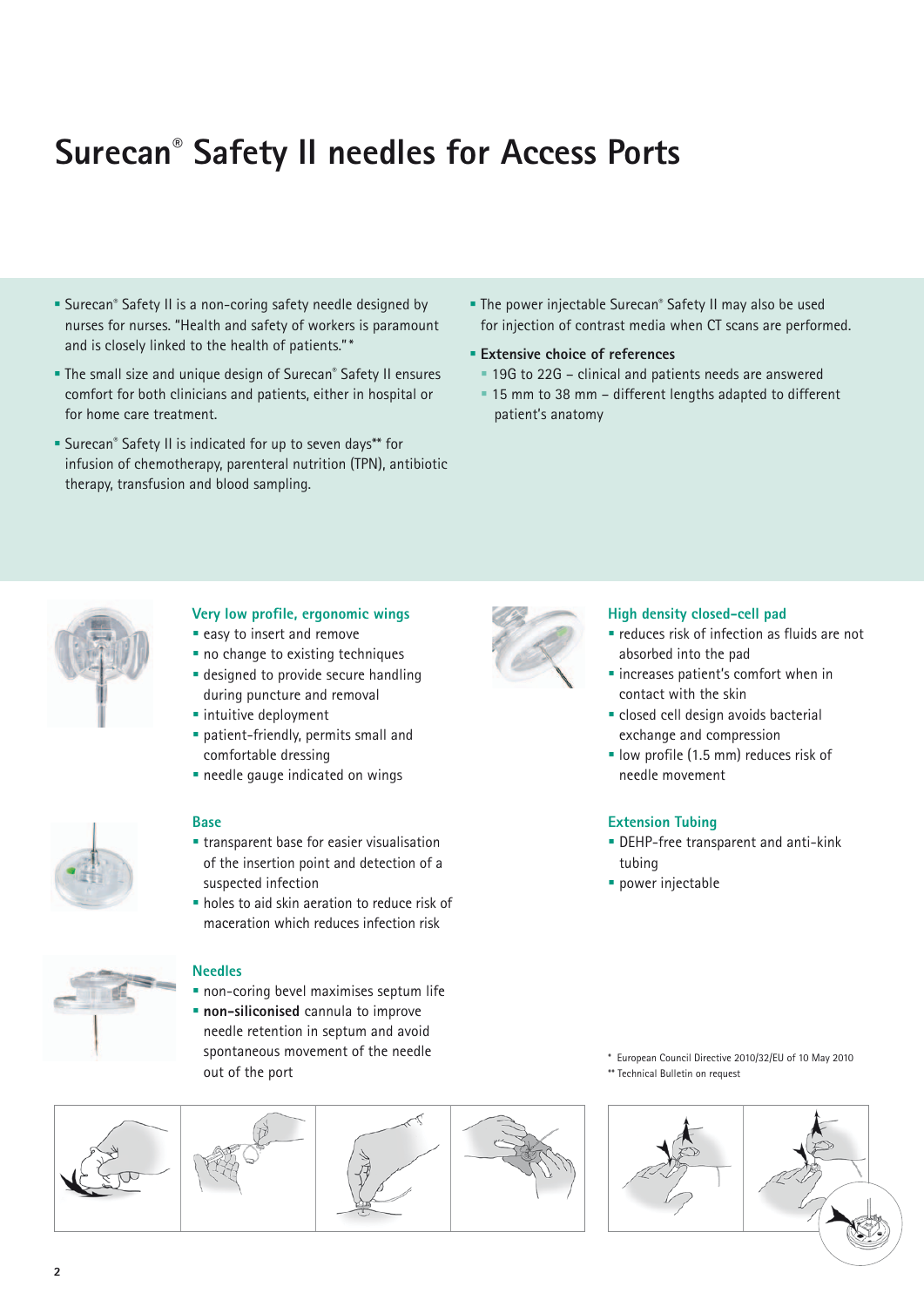### **Surecan® Safety II needles are**

- **MR Conditional** can be used during MRI scanning\*\*
- **DEHP/latex free** suitable for many medications
- **Power injectable**









#### **HIGH SECURITY at all times ...**

### **Needle and wings clip to base**

- which reduces the risk of premature separation of the needle from the base and accidental deployment
- when unclipped pulsed, rotative flushing can easily be achieved



## **Green point confirms correct deployment of the safety mechanism**

**for easy confirmation of deployment** 



### **Clamp to interrupt infusion at any time**   $\blacksquare$  easy handling

- colour coded to identify the gauge of the needle
- containing maximum psi information for fast and easy identification for High Pressure injection (HP)



### **Ultrasite® needle free connector with positive pressure valve (for Y-site version)**

- **•** offers additional security even during the use of the needle
- **Peduced risk of needle stick**
- **reduces the risk of blood reflux during** syringe removal
- reduced risk of blood contact
- **maximum pressure indicated on valve**



### **Unique crimping on the needle**

- **ensures non-reversible deployment**
- aids needle retention in the septum during power injection



### **Note:**

Easy to dispose in a medical sharps collector (eg. B.Braun Medibox 0.7 L)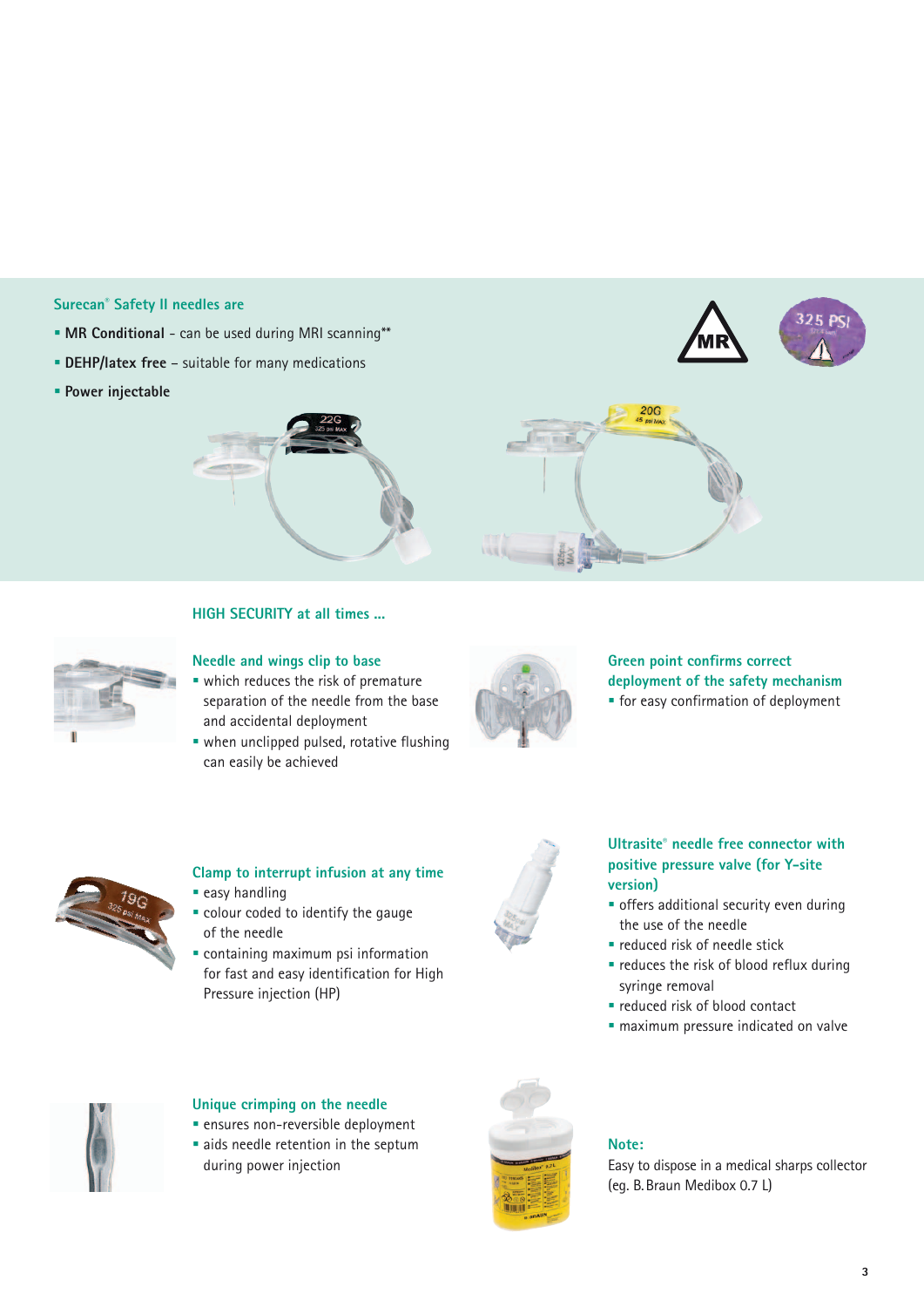

- The force to insert the needle is similar to that of siliconised needle
- $\blacksquare$  The retaining force of the needle ensures that the needle does not spontaneously exit the port under the dressing
	- the risk of accidental sub-cutaneous extravasation of drugs is reduced
	- $\blacksquare$  the medication flows correctly



### **The special bevel**

- **reduces the coring of the septum**
- **reduces the risks associated with septum** coring such as port leakage or blockage
- **reduces the risks of small particles of** septum entering the patient
- maximises port life

| Reference                                | Dead volume (mL) max |
|------------------------------------------|----------------------|
| Surecan <sup>®</sup> Safety II 19G       | 0.30                 |
| Surecan <sup>®</sup> Safety II 20G       | 0.25                 |
| Surecan <sup>®</sup> Safety II 22G       | 0.20                 |
| Surecan® Safety II with Ultrasite® Y 19G | 0.65                 |
| Surecan® Safety II with Ultrasite® Y 20G | 0.60                 |
| Surecan® Safety II with Ultrasite® Y 22G | 0.50                 |

|                                                              |                              |                       |                 |              | <b>Tubing length</b> |          |                              |                                   |                               |
|--------------------------------------------------------------|------------------------------|-----------------------|-----------------|--------------|----------------------|----------|------------------------------|-----------------------------------|-------------------------------|
| Available in boxes of 20 units                               | <b>Needle</b><br><b>Size</b> | <b>Colour</b><br>Code | $15 \text{ mm}$ | 20 mm        | 25 mm                | 32 mm    | 38 mm                        | <b>Needle to Connector</b>        |                               |
| Surecan <sup>®</sup> Safety II                               | 19G                          |                       | 04447000        | 04447001     | 04447002             | 04447003 | 04447004                     | 190<br>$+/-10$ mm                 |                               |
|                                                              | 20 <sub>G</sub>              |                       | 04447005        | 04447006     | 04447007             | 04447008 | 04447009                     |                                   |                               |
|                                                              | 22G                          |                       | 04447010        | 04447011     | 04447012             | 04447013 | $\qquad \qquad \blacksquare$ |                                   |                               |
| Available in boxes of 20 units                               | <b>Needle</b><br><b>Size</b> | <b>Colour</b><br>Code | $15 \text{ mm}$ | <b>20 mm</b> | 25 mm                | 32 mm    | 38 mm                        | <b>Needle to</b><br><b>Y-Site</b> | <b>Y-Site to</b><br>connector |
| Surecan <sup>®</sup> Safety II with Ultrasite <sup>®</sup> Y | 19G                          |                       | 04447028        | 04447029     | 04447030             | 04447031 | 04447032                     | 90<br>$+/-10$ mm                  |                               |
|                                                              | 20 <sub>G</sub>              |                       | 04447033        | 04447034     | 04447035             | 04447036 |                              |                                   | 82<br>$+/-10$ mm              |
|                                                              | 22G                          |                       | 04447038        | 04447039     | 04447040             |          |                              |                                   |                               |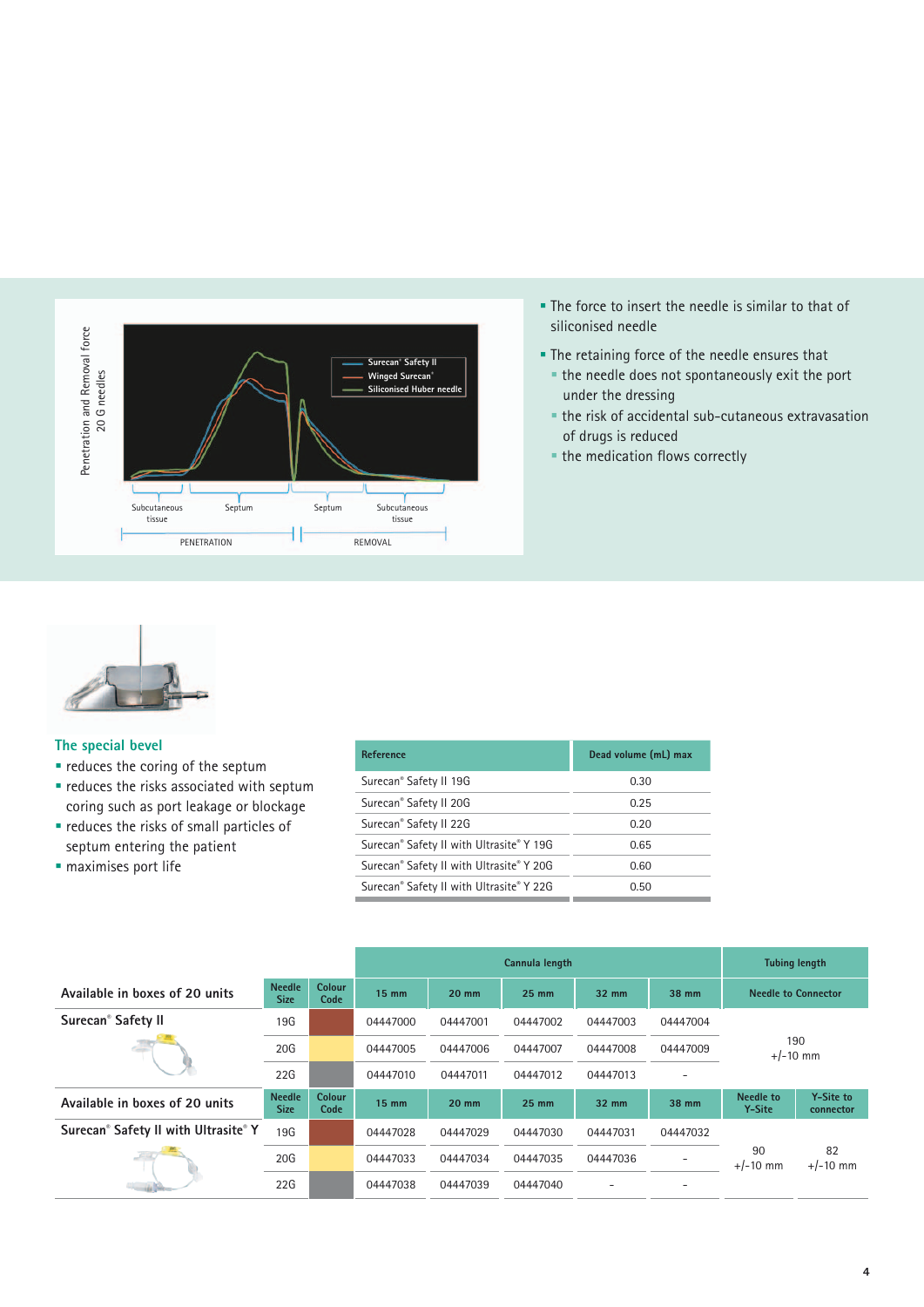## **Guidelines for using Surecan® Safety II needles for CECT**

All Surecan® Safety II needle configurations are power injectable\*\*



*Surecan® Safety II with Ultrasite® Y* 

## **Surecan® Safety II needles may be used for Contrast Enhanced Computerised Tomography (CECT) using power injection**

### **Warning for high flow rate/power injection:**

- Always verify that the access port implanted is power injectable.
- Always verify that the port and catheter are functional by aspirating 2mL of blood into a syringe and injecting 5mL of sodium chloride (NaCl) 0.9% into the port/catheter before attempting to start an infusion of medication.
- Do not exceed the recommended pressure (325psi 22.4 bars) and access port maximum flow rate recommended by the manufacturer as device failure may occur.
- Do not exceed the maximum pressure indicated on the needle (325psi).
- Contrast media should be warmed to 37°C (98.6°F) before use. Failure to do so will result in up to 50% lower flow rates and/or device failure.
- **Depending on the technical characteristics of the injector** system, the target flow rate might not be attained.
- **Ensure that the needle is correctly placed in the port, securely** taped to the skin and covered with an adhesive dressing before starting high pressure injection.
- Vigorously flush the Surecan® Safety II needle using a 10 ml or larger syringe and sterile sodium chloride (NaCl) 0.9% prior to and immediately following the completion of power injection studies.
- **The Surecan<sup>®</sup> Safety II indication for power injection of contrast** media implies the ability of the system to withstand the procedure, but does not imply appropriateness of the procedure for a particular patient. A suitably trained clinician is responsible for evaluating the health status of a patient as it pertains to a power injection procedure.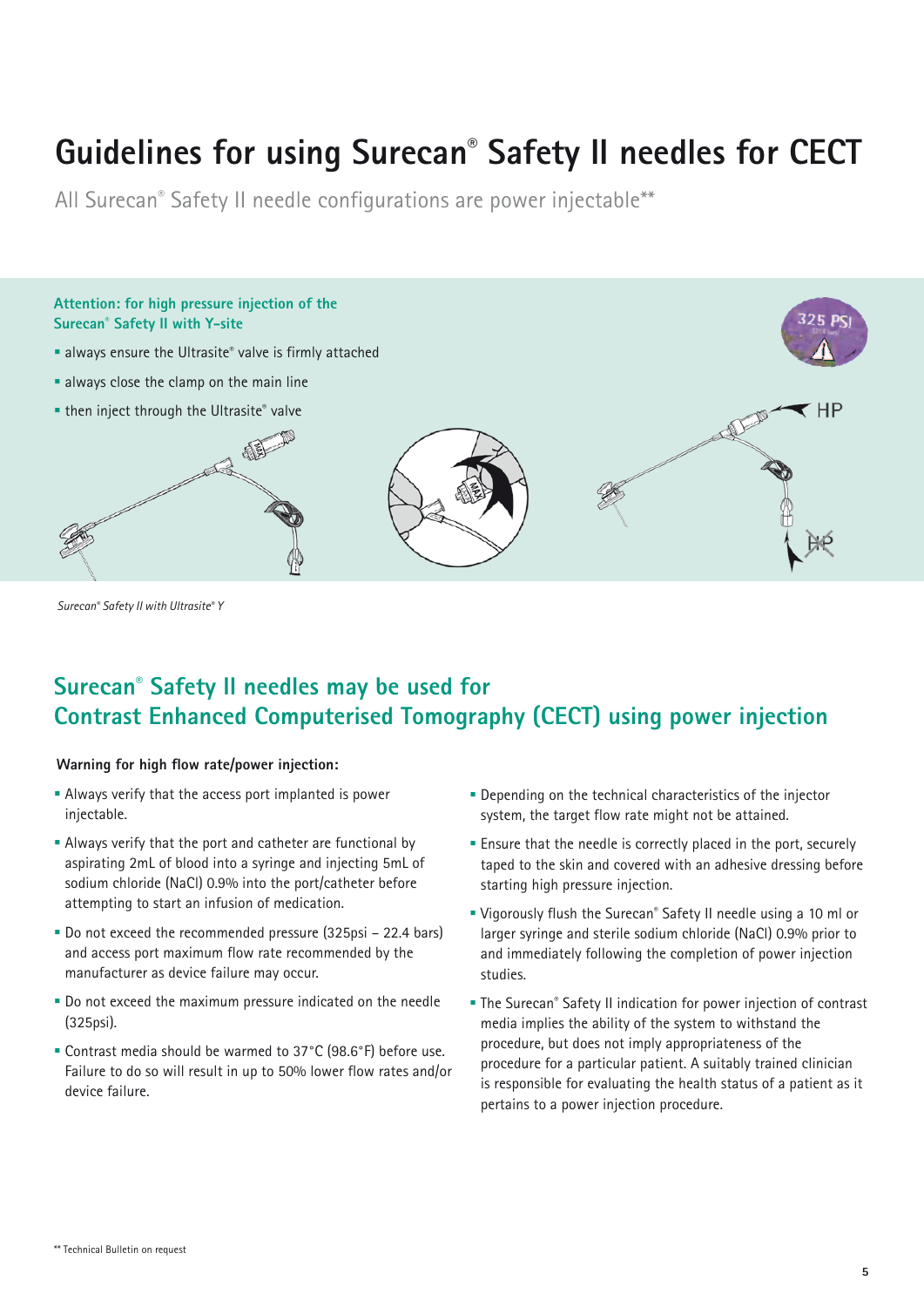

B. Braun Melsungen AG | Vascular Systems | Sieversufer 8 | 12359 Berlin | Germany Phone +49 30 689897-0 | Fax +49 30 689897-30 | www.bbraun.com

Aesculap AG | Am Aesculap-Platz | 78532 Tuttlingen | Germany Phone +49 7461 95-0 | Fax +49 7461 95-26 00 | www.aesculap.com

Aesculap – a B. Braun company

Subject to technical changes. All rights reserved. This brochure may only be used for the exclusive purpose of obtaining information about our products. Reproduction in any form partial or otherwise is not permitted.

Brochure No. 6050173 1012/0.5/1